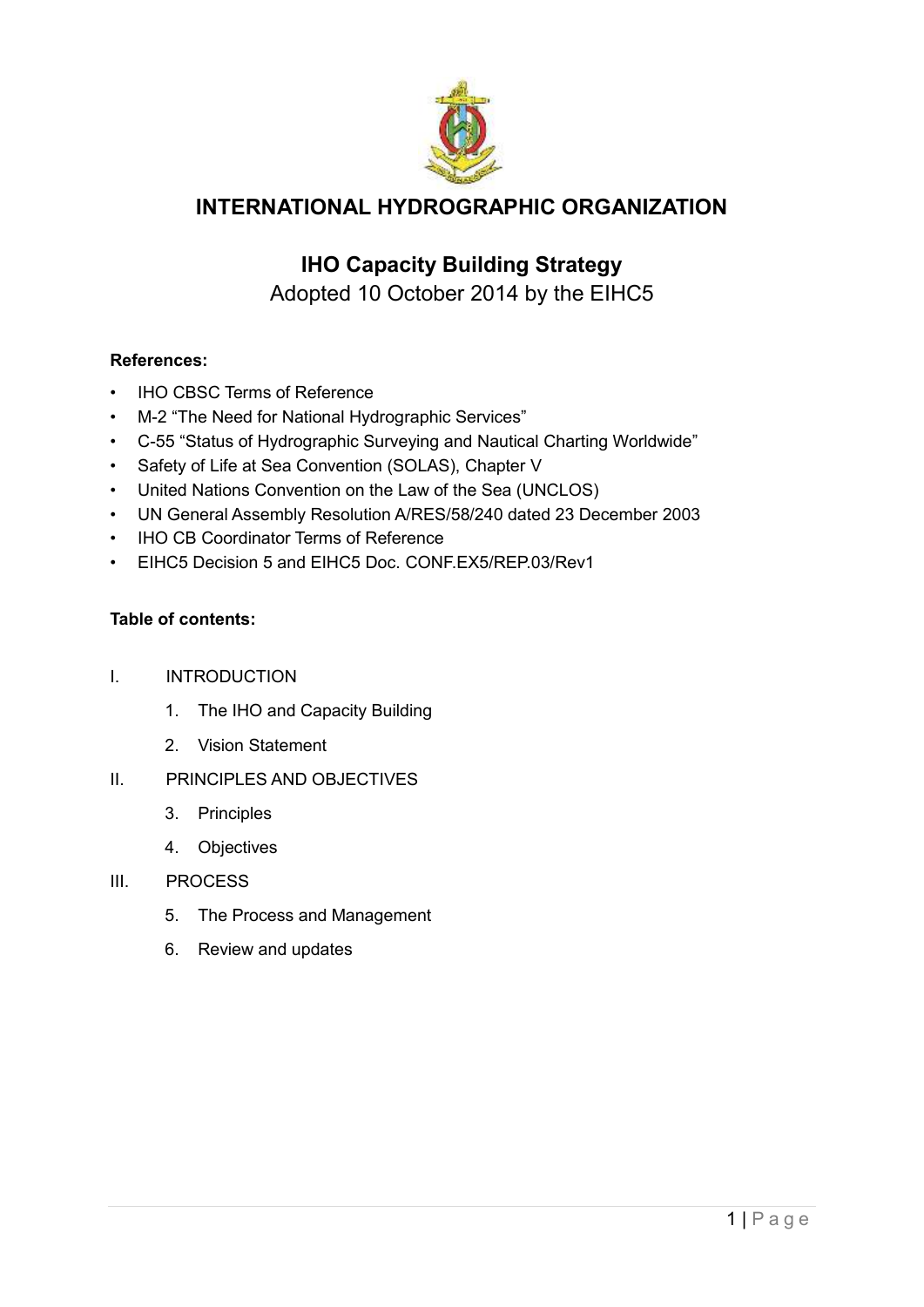## **I. INTRODUCTION**

#### **1. The IHO and Capacity Building**

Capacity building is a vital component of the efforts of intergovernmental technical organizations to support the development goals of the United Nations (UN). The IHO is committed to matching its efforts to those of the International Maritime Organization (IMO), the Intergovernmental Oceanographic Commission (IOC), the International Association of Marine Aids to Navigation and Lighthouse Authorities (IALA), the International Federation of Surveyors (FIG) and other organizations working in allied fields.

In the IHO, capacity building is defined as the process by which the organization assesses the status of current arrangements and assists States to achieve sustainable development and improvement in their ability to meet hydrographic, cartographic and maritime safety obligations with particular reference to recommendations in UNCLOS, SOLAS, and other international instruments. The scope encompasses all hydrographic needs as it underpins every other activity associated with the sea, including safety of navigation, protection of the marine environment, national infrastructure development, coastal zone management, marine exploration, marine resource exploitation (minerals, fishing, etc.), maritime boundary delimitation, maritime defence and security, and coastal disaster management.

The IHO Capacity Building Committee (re-designated a Sub-Committee in 2009) was established in 2003 to coordinate this effort, and the members developed a strategy paper drawing on the experience of the former FIG/IHO Technical Assistance and Coordination Committee (TACC). That strategy paper has been updated several times. The XVIIIth International Hydrographic Conference in 2012 tasked the Capacity Building Sub-Committee (CBSC) to review the CB Strategy and report back to the next Conference. This version has been reviewed and amended by the CBSC in liaison with the IRCC and the industrial and academic sectors and was adopted by the 5th Extraordinary International Hydrographic Conference.

#### **2. Vision Statement**

The vision behind this policy paper is to provide strategic guidance for IHO capacity building to ensure the optimum contribution to safety of life at sea, to the protection of the environment, and to national economic development.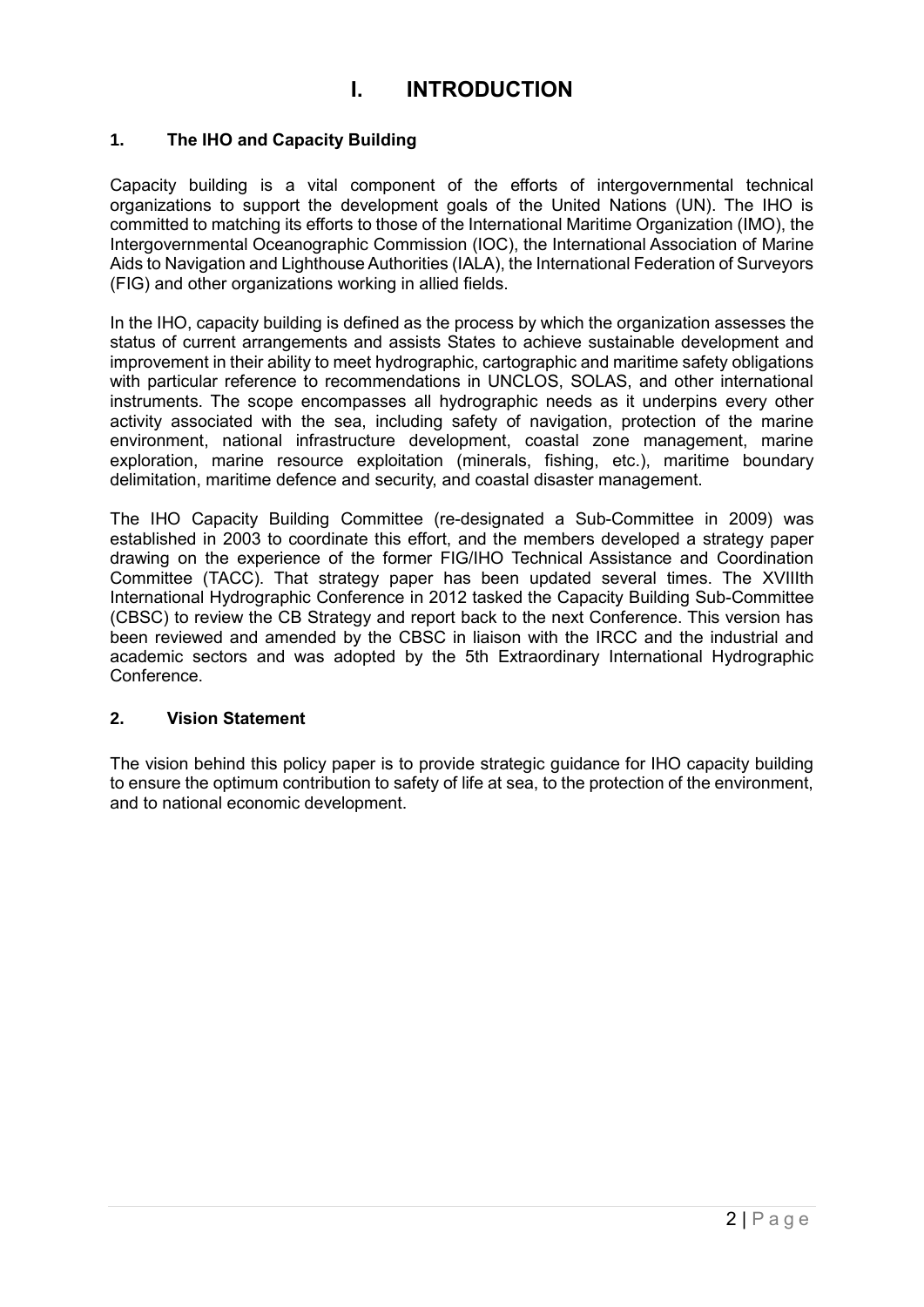## **II. PRINCIPLES AND OBJECTIVES**

#### **3. Principles**

The strategy and its implementation will be consistent with the following principles:

- 3.1 Individual national needs for infrastructure, together with a nation's capacity for infrastructure development, should be assessed firmly against the 3 phases of development as defined in M-2 and shown in Figure 1.
- 3.2 Skill and technology transfers must result in solutions which are appropriate and sustainable.
- 3.3 Wherever possible, capacity building projects should be coordinated regionally and be supported through regional cooperation.
- 3.4 The national administration of a State with developing hydrographic services must embrace and support the concept of capacity building as being in its national interest.
- 3.5 The focus should be on achieving enduring output which will benefit safe navigation, safety of life at sea, protection of the marine environment and economic development, rather than on creating enabling infrastructure per se.
- 3.6 Funding of Non MS is generally limited to technical visits and Phase 1 projects (this will include an overall assessment of the status of hydrography and information of relevant authorities). Exceptions to this have to be reflected against the resources provided, the expected output and the situation in the country.
- 3.7 Funding of equipment shall be limited to those cases, where it is embedded into a comprehensive programme (see Chapter 5) requesting such equipment to remain incountry to complete the project, and insuring a sustainable effect and ongoing support. Whenever possible, external funds should be included, taking into account the relatively high costs of equipment and assuring a reasonable cost-benefit-ratio for the improvement of the hydrographic capacity;
- 3.8 Comprehensive programmes (see Chapter 5) may be supported by start-up funds to allow participation in, or preparation of, externally funded projects, especially when substantial additional funds can be expected;
- 3.9 The use of consultants will be permitted if this supports the vision and the objectives of this strategy;
- 3.10 CB funds may be allocated for administrative purposes (the amount/percentage to be agreed by the CBSC);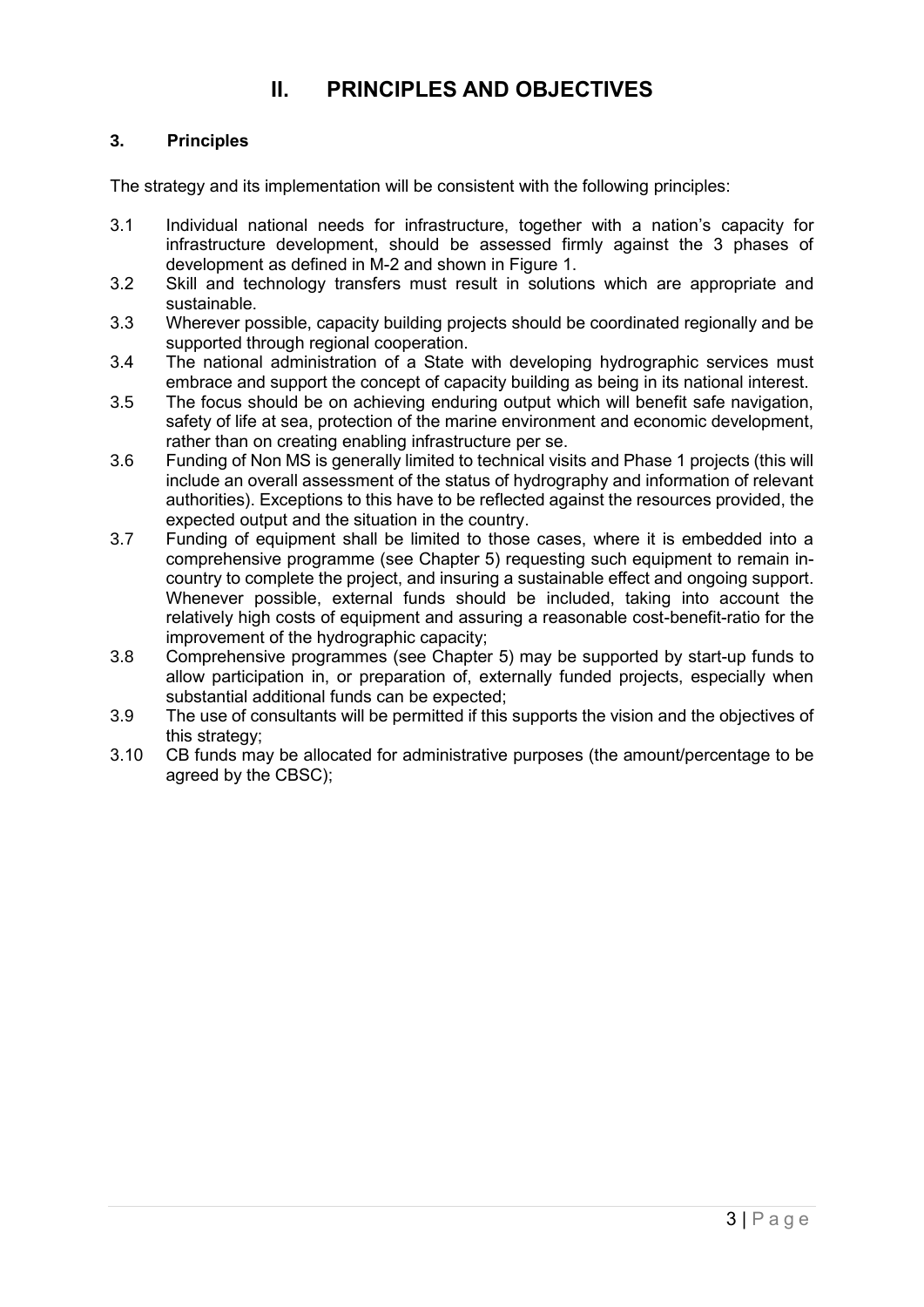# **PHASES OF DEVELOPMENT OF HYDROGRAPHIC SURVEYING AND NAUTICAL CHARTING CAPABILITY**

#### **Phases of Development**

#### **Phase 1**

Collection and circulation of nautical information, necessary to maintain existing charts and publications up to date



#### **Phase 2**

Creation of a surveying capability to conduct:

- Coastal projects
- Offshore projects



### **Phase 3**

Produce paper charts, ENC and publications independently

- Form National Authority (NA) and/or National Hydrographic Coordinating Committee (NHCC).
- Create/improve current infrastructure to collect and circulate information
- Strengthen links with charting authority to enable updating of charts and publications
- Minimal training needed
- Strengthen links with NAVAREA Coordinator to enable the promulgation of safety information
- Establish capacity to enable surveys of ports and their approaches
- Maintain adequate aids to navigation
- Build capacity to enable surveys in support of coastal and offshore areas
- Build capacity to set up hydrographic databases to support the work of the NA/NHCC
- Provide basic geospatial data via MSDI
- Requires funding for training, advising & equipment or contract survey
- The need shall be thoroughly assessed. Requires investment for production, distribution and updating
- Alternatively, bi-lateral agreements for charting can provide easier solutions in production and distribution (of ENC through RENCs) and rewards.
- Further development of MSDI

**Figure 1**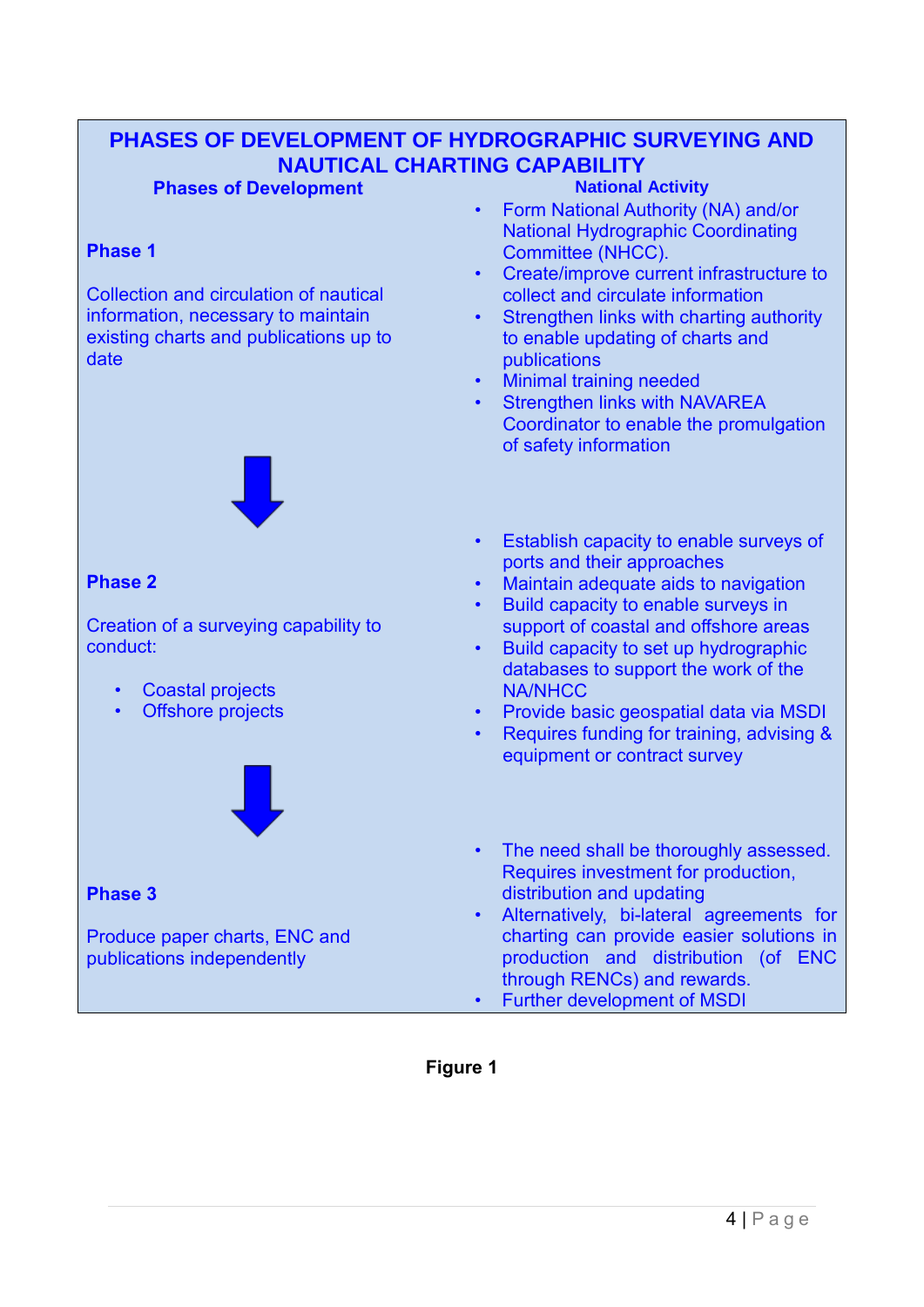#### **4. Objectives**

The willingness of the IHO to assist capacity building has been expressed in terms of short and long term objectives, providing a clear signal of the desired effect which the Organization is seeking. These objectives also constitute guidance for the work of the CBSC in implementing this strategy.

#### **4.1 Long Term Objective**

- To enable all states which have navigable waters to achieve Phase 1 of development (i.e. timely collection and promulgation of hydrographic information for their national waters), and to develop a national plan to put in place appropriate elements of Phases 2 and 3 or alternative cooperative regional or bilateral arrangements.
- In conjunction with the IMO's Technical Cooperation Committee and IALA's World Wide Academy a series of 'country profiles' will be developed to accurately measure the state of hydrography in every coastal state.

#### **4.2 Short/Medium Term Objectives**

- To implement a programme of events to raise awareness of the importance of hydrography at all relevant levels.
- To establish a GIS-based electronic version of C-55 presenting an accurate picture of the status of hydrographic services world-wide, as available to mariners.
- To enable the IHO to present clear priorities for capacity building action to the UN and subordinate technical organizations and funding agencies, and to national governments.
- To enable Regional Hydrographic Commissions (RHCs) to establish a suite of capacity building initiatives and a prioritisation process for regional cooperative efforts.
- To enable RHCs, where significant progress is required, to develop a holistic approach to capacity building, designed to deliver wide ranging assistance with sustainable outcomes. This would include training, technical cooperation, organizational and structural advice which may be part of a donor programme.
- To implement appropriate management of an IHO Capacity Building Fund.
- To produce and maintain an auditable IHO Capacity Building Management Plan.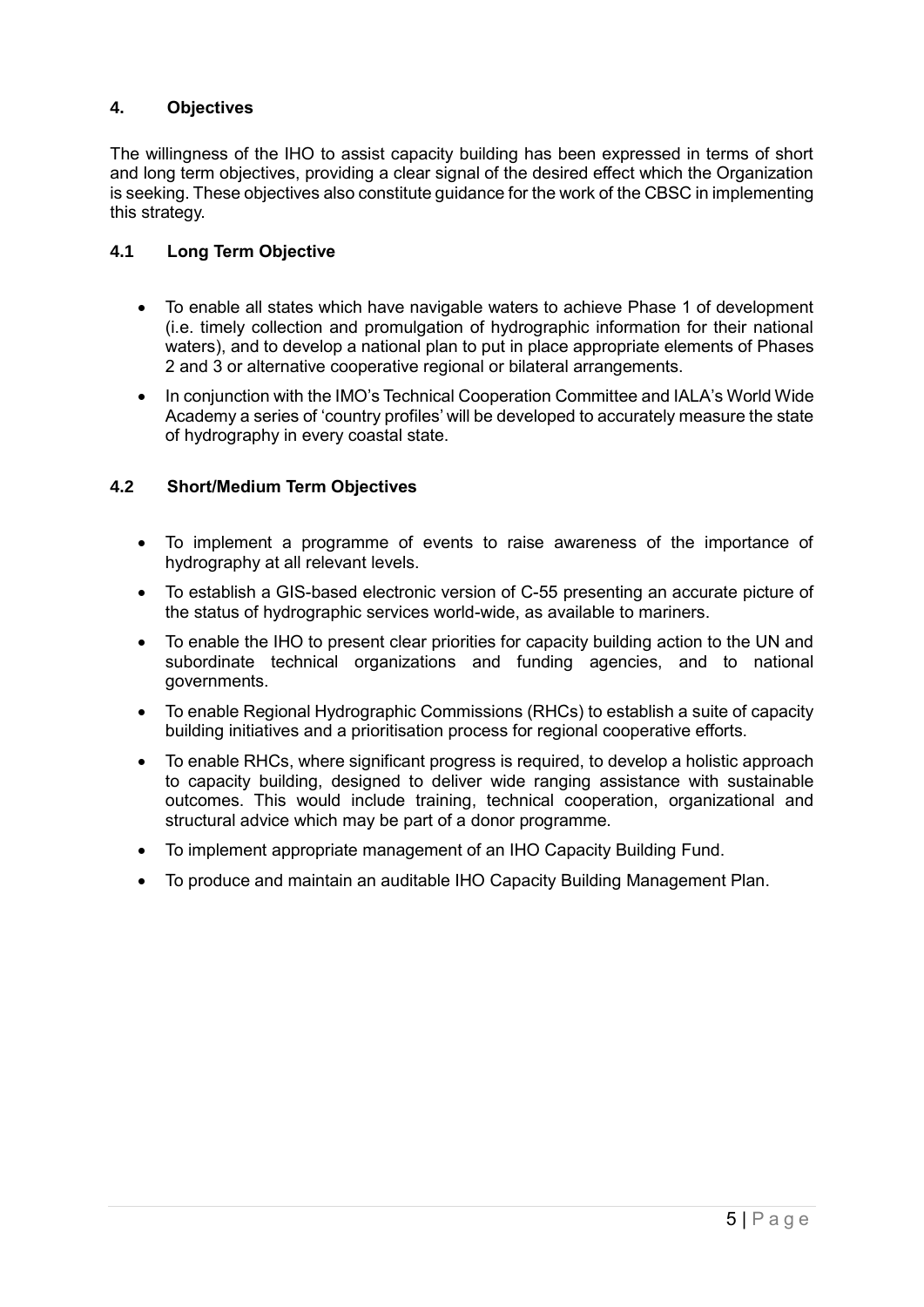#### **5. The Process and Management**

#### **5.1 The 4 steps in the process**

The capacity building process is built around 4 steps: awareness, assessment, analysis and action (the 4 As of Capacity Building).

The IHO CBSC recognises that the first step must be the raising of awareness of the significance and impact of hydrography on maritime safety, at the highest political levels in each country, and in the UN and subordinate technical organizations, regional maritime associations and funding agencies. Without this, adequate resources will not be secured and sustained for the implementation of the strategy. Assessment is underway on a permanent basis through the revision and update of C-55 and through technical visits. The subsequent steps of analysis, including prioritisation and identification of actions, and then the management and implementation of appropriate actions, require more detailed development within this policy paper and are itemised below. The degree of engagement required from each contributor to the process is suggested in the following table.

|                   | <b>IHO</b>  | <b>CBSC</b> | <b>RHC</b>  | <b>Country</b> |
|-------------------|-------------|-------------|-------------|----------------|
| <b>Awareness</b>  | <b>XXX</b>  | <b>XXXX</b> | XX          | X              |
| <b>Assessment</b> | Χ           | <b>XXX</b>  | <b>XXXX</b> | XX             |
| <b>Analysis</b>   | <b>XXXX</b> | <b>XXX</b>  | XX          | X              |
| <b>Action</b>     |             | XX          | <b>XXX</b>  | <b>XXXX</b>    |

#### *Table 1: Degree of engagement (X = Low, XX = Medium-low, XXX = Medium-high, XXXX = High)*

The process will require development of the following elements:

- 1. Intensification of efforts to raise awareness of hydrography and to provide reference documents on the minimum requirements for national hydrographic services in accordance with SOLAS Chapter V Regulation 9.
- 2. Implementation and management of a CB fund.
- 3. Completion of the revision of the C-55 database to identify key deficiencies.
- 4. Development of assessment criteria to determine appropriate and sustainable national capacity.
- 5. Implementation of effective RHC processes for analysis and prioritisation of capacity building needs within the region.
- 6. Definition of an Action Plan to address selected goals within specific timescales, and to identify and manage funding.

In some RHCs, it may be appropriate to consider a comprehensive, multi-year, programme of work, including multiple projects. This may include precise assessment of the first priority requirements, definition of the target capacity, identification of complementary funding, installation and coaching of an organization, training, delivery of some equipment etc. These actions should be conducted in a strongly integrated way, in order for each project to contribute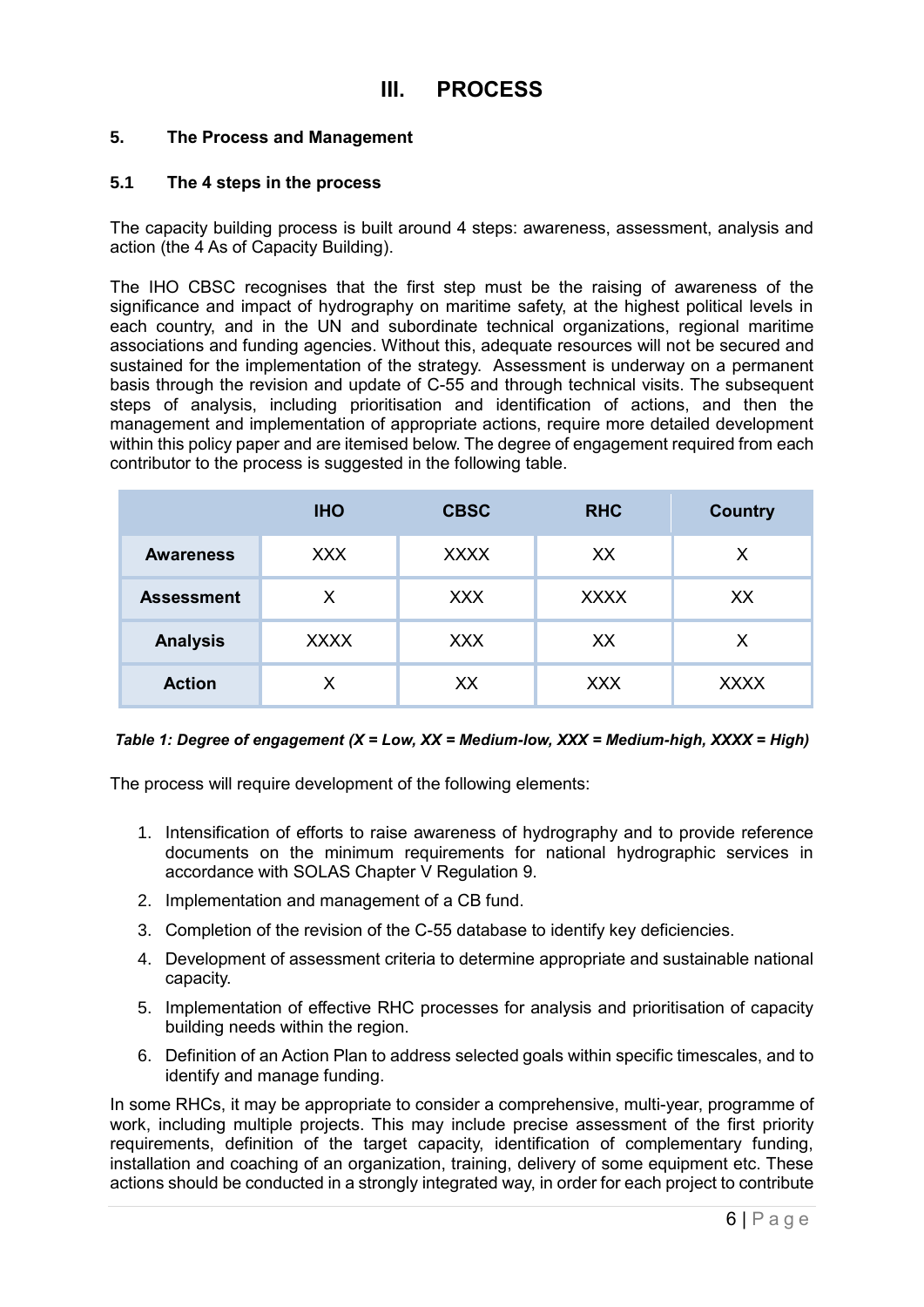as a part of a holistic programme. A rigorous project methodology should be applied, to ensure successful implementation in terms of scope/budget/timeframe and monitoring/reporting to ensure the expected benefits are realised.

RHCs may also consider the adoption of a CB maturity model where the aspirations of nations can be assessed against each of the 3 CB Phases of development as defined in M-2 and shown in Figure 1. Such a model would identify the appropriate training/assistance/funding required to provide a clear pathway and action plan for a nation to achieve each CB Phase in a sustainable and enduring manner. The model may be used by RHCs to monitor and record a nation's progress towards the creation of a national hydrographic service. This information could become part of a comprehensive country profile as mentioned in Chapter 4.1.

The successive steps in the process are outlined in the paragraphs which follow. The CB Procedures approved by the CBSC contain the detailed information necessary to plan and execute the CB Projects, and are published in the IHO website [\(www.iho.int](http://www.iho.int/) > Capacity Building).

#### **5.2 Raising Awareness**

The IHO Secretariat should continue the campaign for the establishment of the hydrographic services required to meet obligations under UNCLOS and SOLAS. The high profile which the IHO Secretariat has sustained in the UNICPOLOS process, and within the IMO, should assist the CBSC to implement specific actions to target subordinate international and regional agencies. Very significant progress has been made in IMO, and the imminent inclusion of the C-55 database in the IMO Member State Audit Scheme (VIMSAS) will provide effective leverage to commit governments to resource the arrangements required under SOLAS V Regulations 4 and 9.

The Marine Spatial Data Infrastructure (MSDI) provides a framework for the provision of hydrographic information beyond the traditional field of surface navigation. The IHO/CBSC should contribute to raising the consciousness among the HO's of the importance of hydrographic data in order to drive "The Blue Economy" and all it signifies, in terms of economic and socio-economic development.

The CBSC should continue to explore the best means of raising awareness of the importance of hydrography to the funding agencies. The urgency of this task is underlined by increasing evidence of international and regional investment in hydrographic equipment for either marine scientific research or protection of the marine environment, without adequate awareness of measurement criteria for data to support safe navigation.

Raising awareness may be efficiently supported by a risk assessment process, based on the status of hydrographic knowledge, the main characteristics of maritime activities, including shipping, and of their evolution, and an impact study of the consequences of insufficient hydrographic knowledge or services.

M-2 is available, free of charge, together with a general IHO Information Brochure and IHO PowerPoint presentation, on the IHO website [\(www.iho.int\)](http://www.iho.int/). These are important tools for meetings at ministry level during technical advisory visits, and are continuously updated.

#### **5.3 Assessment and Analysis of Needs**

#### **5.3.1 Country profile**

A further developed C-55 as a "country profile" will play an even more important role in Capacity Building.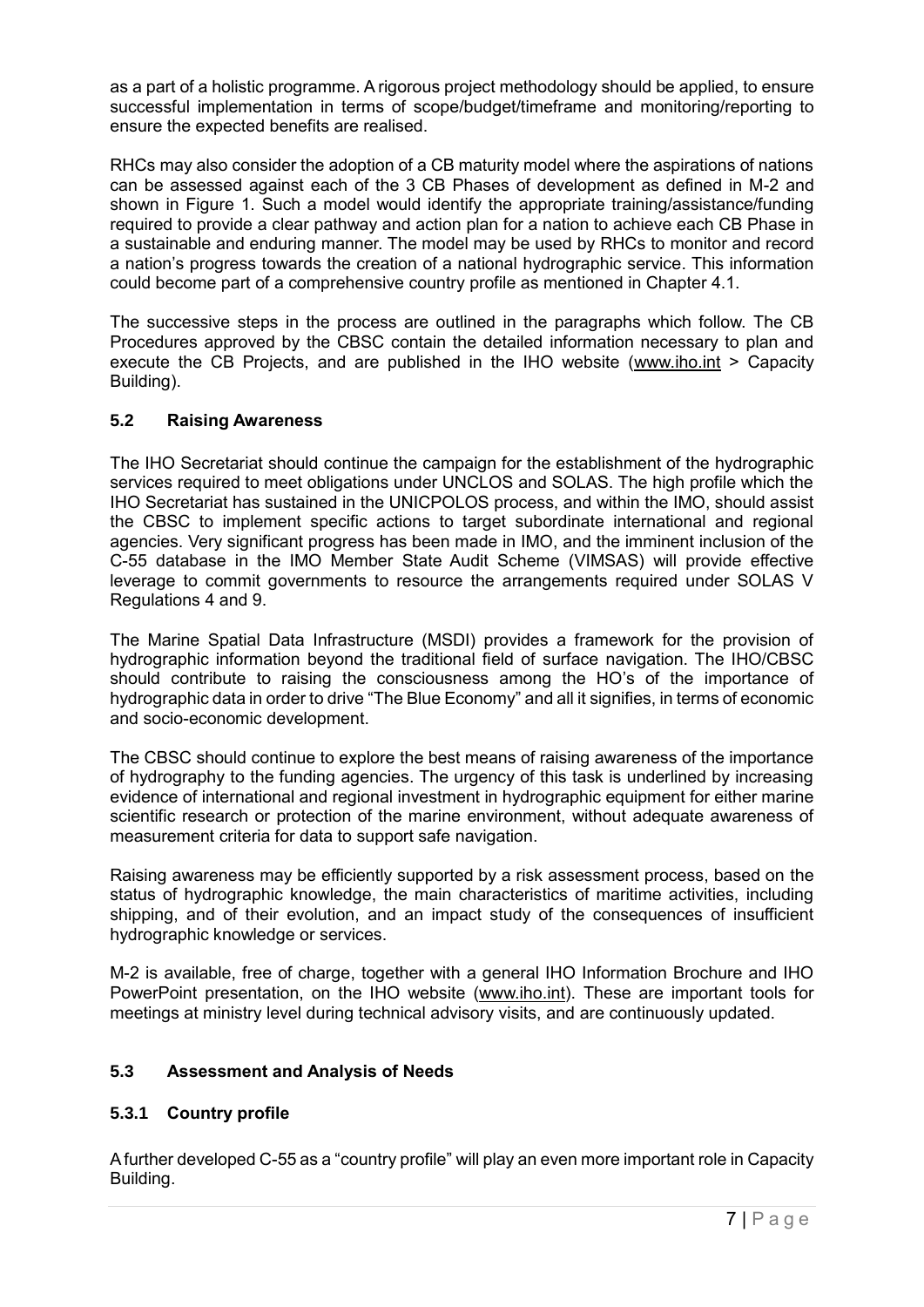The C-55 data-base on the IHO website contains tables of MSI, survey and charting information for each coastal state or state with hydrographically significant waters. The standard formats for the agendas of the IHO RHCs, and for the National Reports presented to them, provide for the regular review of this information and for the discussion of capacity building initiatives to improve the situation in each country. The main deficiencies in complying with SOLAS V Regulation 4 and 9 in many coastal states are as follows:

- No effective organization for the promulgation of information of importance to safe navigation and the protection of the maritime environment, either as navigational warnings or as inputs to NAVAREA Coordinators and those hydrographic offices with responsibility for charting;
- Outstanding actions to implement the GMDSS;
- No capacity to plan and implement a prioritised survey programme, including a resurvey component;
- Failure to apply IHO S-44 criteria in Marine Scientific Research and offshore industrial surveys;
- The lack of measures to ensure scientific & commercial survey data being incorporated in national bathymetric database;
- Lack of chart information on datum transfer parameters for GPS navigation;
- Lack of INT paper charts and ENC to support international navigation, especially in dangerous and VTS areas.

#### **5.3.2 Technical Visits**

Technical visits provide a powerful means of working with local administrators and experts to determine the arrangements for delivering SOLAS V obligations which are appropriate and sustainable for their country. Follow up visits may be required to support the recipient of the technical visit to implement the recommendations to establish hydrographic services.

#### **5.3.3 Risk Assessment**

A risk assessment provides a robust basis for prioritising a national/regional charting programme. The risk analysis methodology is evidence-based and objective against set criteria. It includes AIS traffic analysis and an economic assessment. The main output is a risk heat map which allows governments, charting authorities and other interested parties to come to a conclusion about the nature and scope of charting improvements and related maritime safety initiatives. A GIS is used for the analysis and to display the results. This allows complex data to be easily accessed and understood by key stakeholders to aid decision making and presents a compelling case for action.

#### **5.4 Mechanisms for Action**

The following mechanisms are available for capacity building action:

#### **5.4.1 Contact with decision-makers and advice to national experts:**

- IHO input to projects championed by IMO and other organizations;
- IHO advisory visits;
- RHC Visit Teams;
- Technical Workshops.

#### **5.4.2 Technical assistance**

IHO and RHC assistance in coordination of regional survey, charting and MSI projects,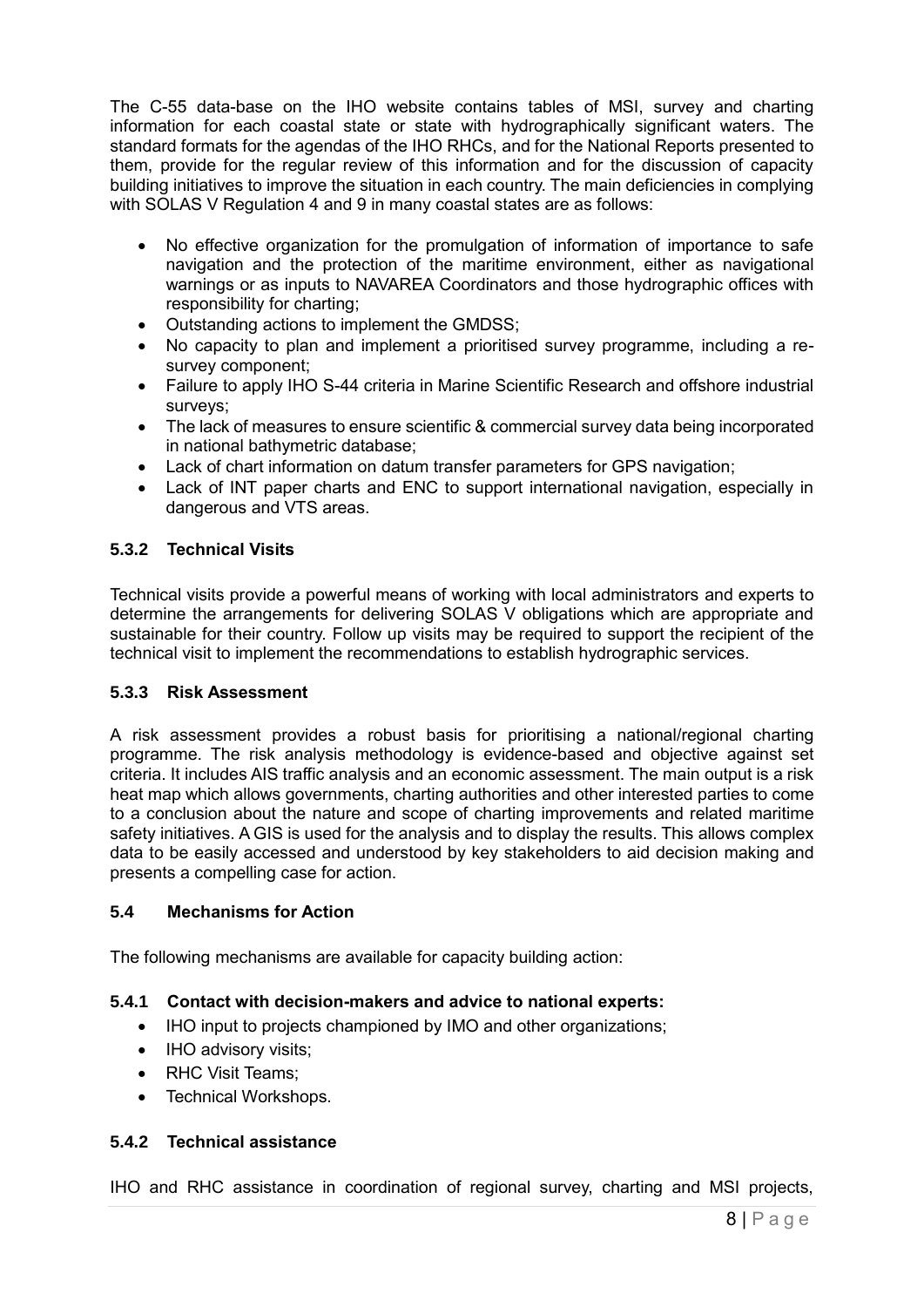including advice on liaison with funding agencies and with industry.

#### **5.4.3 Bilateral assistance by other IHO MS, by MOU, or on contract or aid-funded basis:**

- provision of SOLAS-compliant hydrographic services by other MS through legal administrative arrangement;
- loan of skilled staff:
- training, including options in region;
- output-based project assistance, with out-sourcing fully evaluated and exploited;
- appropriate and sustainable skill and technology transfer, including advice on organization and planning as well as support for practicing hydrography.

Specific regional comprehensive programmes, as mentioned in Chapter 5, may be prepared by a study, possibly outsourced, on the feasibility of building a generic multi-year CB programme, taking into account sustainable expected progress, funding sources and their availability, possible synergies with complementary international cooperation programmes, languages issues and the level of commitment of concerned nations.

#### **5.5 Management of Capacity Building Action**

The CBSC has established an IHO Capacity Building Fund (CB Fund). All transactions are transparent. Any donor may pledge funding for a particular purpose or project if desired.

The disbursement of the IHO CB Fund is controlled by using a costed Management Plan to derive annual Work Programmes. It enables the CBSC to assess and prioritise proposals submitted through the RHCs, and to approve appropriate responses for which costs and benefits have been balanced. Further details are given in the relevant Procedures.

#### **5.6 Training methodologies and cooperation**

Training is a very important part of the IHO CB. The methodologies and the means of cooperation with training facilities play an important role in the success of funded trainings. The following list encompasses the main rules and fields of work for the capacity building efforts of the IHO:

- Maritime Safety Information (MSI) will be given priority in order to achieve the first long term objective of this Strategy, based on a multi-year MSI CB Plan to be developed jointly by the CBSC and World-wide Navigational Warning Service Sub-Committee (WWNWS);
- CAT A and B Depending on funding, consideration will be given to using IHO funds for CAT A and B survey training and CAT B cartography training for candidates from MS only.
- Training for the trainer (TFT), to improve the availability of trainers within a region or country.
- Standardization of trainings beyond CAT A and B where feasible, providing a structure of training possibilities for certain topics.
- MSDI training MSDI Courses will be developed to cater for the different requirements of the various phases of Hydrographic development.
- Ensuring that syllabi of trainings are widely available, preferably in different languages.
- Investigation of the practical benefit and a possible implementation of blended and elearning.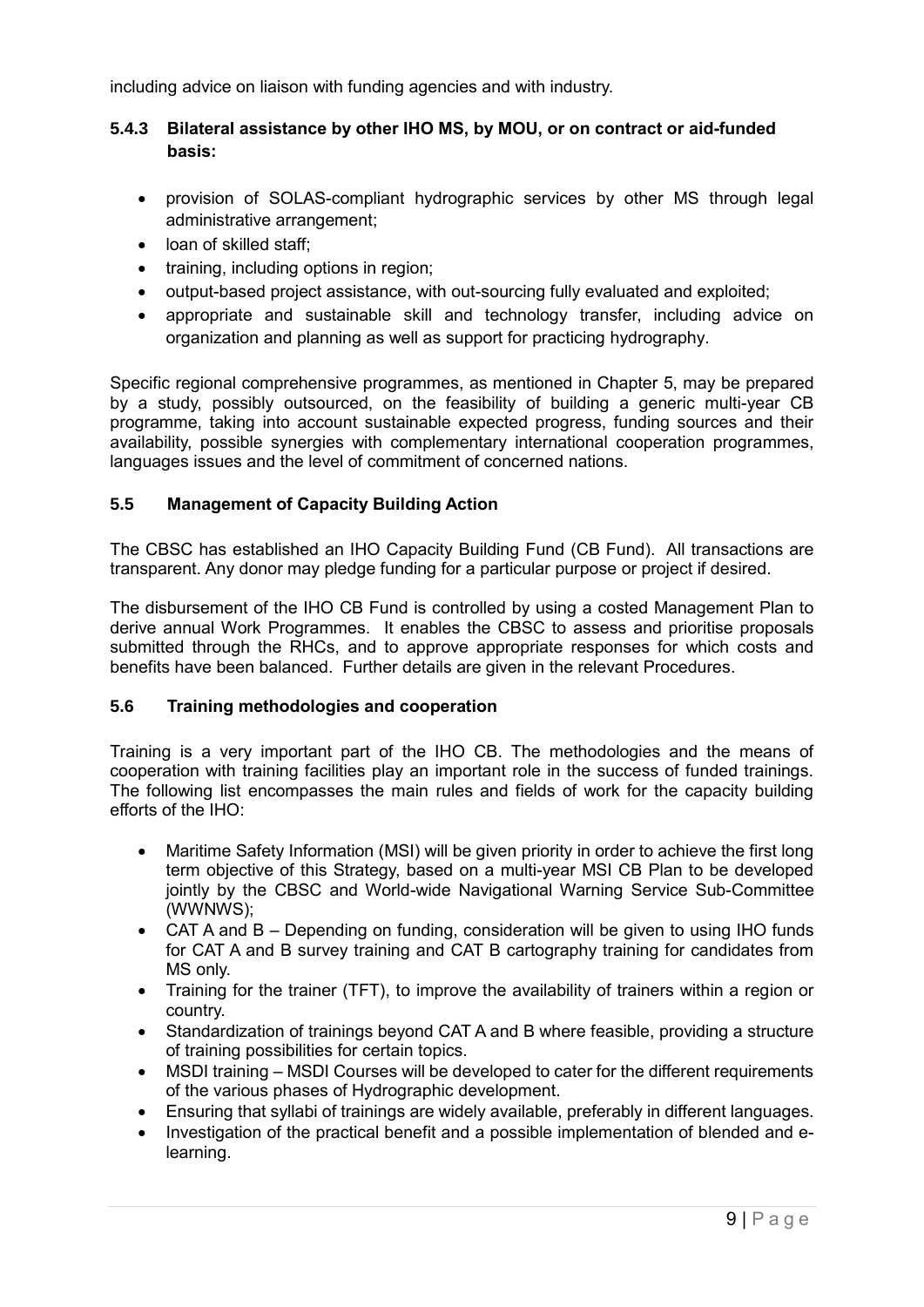#### **5.7 Cooperation with Stakeholders**

The CBSC works closely together with stakeholders, such as Nations, international and regional organizations and Non-Governmental Organizations (NGOs) to find a broad basis for the cooperation for the benefit of the IHO CB Strategy.